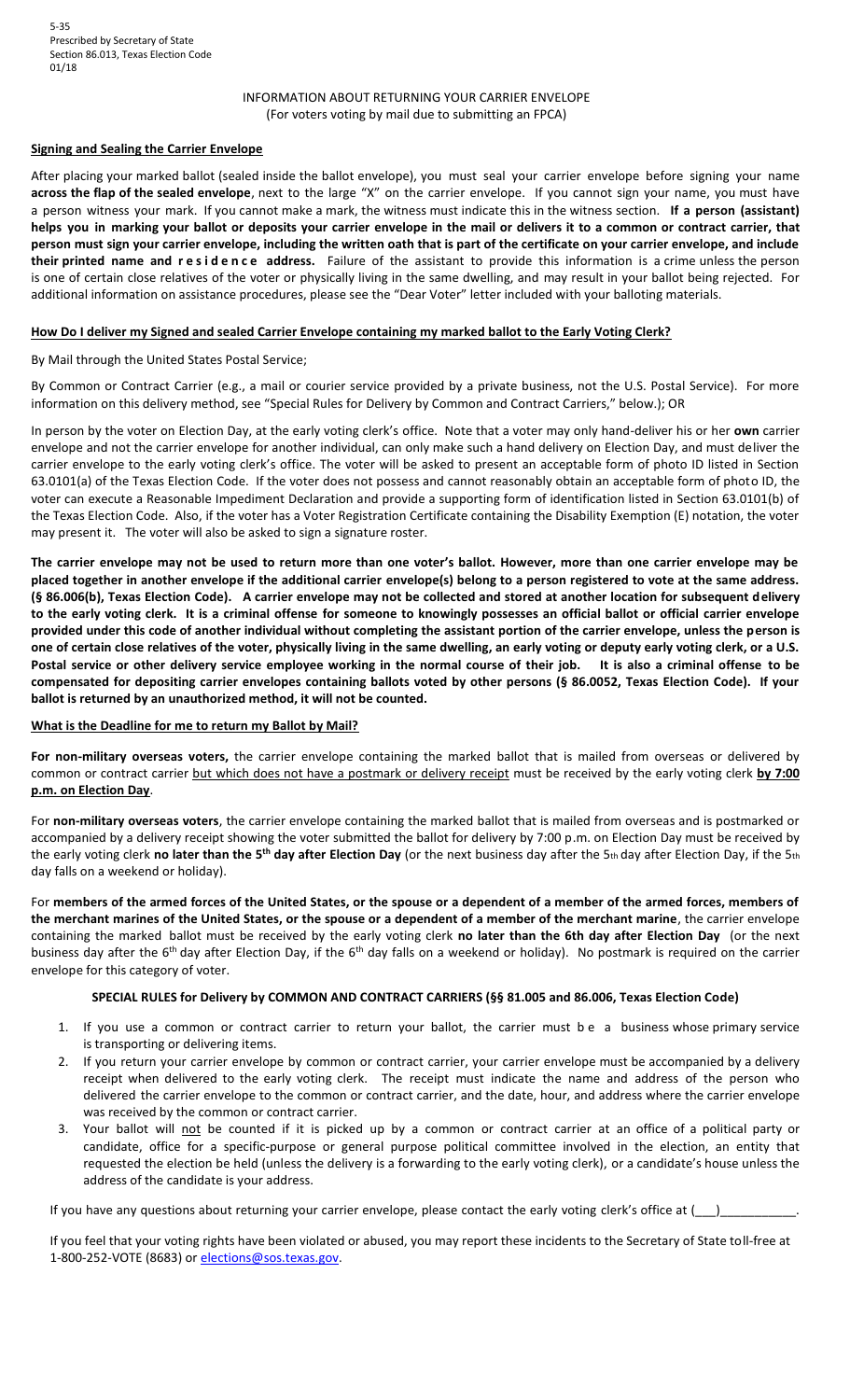## INFORMACIÓN SOBRE CÓMO DEVOLVER SU SOBRE DE ENVĺO

#### (Para los votantes que votan por correo debido a la presentación de una solicitud FPCA

#### **Cómo firmar y sellar el sobre de envío**

Después de colocar su boleta marcada (sellada dentro del sobre de boleta), usted debe sellar el sobre de envío antes de firmar su nombre **a lo largo de la solapa del sobre sellado**, junto a la "X" grande del sobre de envío. Si usted no puede firmar su nombre, debe tener a una persona que atestigüe su marca. Si usted no puede hacer una marca, el testigo debe indicar esto en la sección correspondiente a los testigos. **Si una persona (un asistente) le ayuda a marcar su boleta o deposita su sobre de envío en el correo o se lo entrega a una empresa transportista o contratada, dicha persona debe firmar su sobre de envío, incluyendo el juramento escrito que es parte del certificado en su sobre de envío, e incluir su propio nombre impreso y dirección de residencia.** El incumplimiento por parte del asistente de no proporcionar esta información constituye un delito a menos que la persona sea uno de ciertos parientes cercanos del votante o que viva físicamente en la misma vivienda, y puede resultar en el rechazo de su boleta. Para obtener información adicional sobre los procedimientos para asistentes, consulte la carta de "Estimado Votante" incluida con sus materiales de votación.

# **¿Cómo envío al Secretario de Votación Anticipada el sobre de envío firmado y sellado que contiene mi boleta marcada?**

Por correo a través del Servicio Postal de los Estados Unidos;

Por medio de una empresa transportista o contratada (por ejemplo, un servicio de correo o mensajería proporcionado por una empresa privada, y no por el Servicio Postal de los Estados Unidos). Para obtener más información sobre este método de envío, consulte las "Reglas especiales para envíos realizados por empresas transportistas y contratadas" a continuación); O BIEN

En persona por el votante el día de la elección, a la oficina del secretario de votación anticipada. Tenga en cuenta que un votante solo puede entregar personalmente su **propio** sobre de envío y no el de otra persona, solo puede entregarlo en mano el día de la elección, y debe entregar el sobre de envío a la oficina del secretario de votación anticipada. Se le pedirá al votante que presente una forma aprobada de identificación con fotografía enumerada en la Sección 63.0101(a) del Código Electoral de Texas. Si el votante no posee y no puede razonablemente obtener una forma aprobada de identificación con fotografía, el votante puede ejecutar una Declaración de Impedimento Razonable y presentar una forma de identificación adicional enumerada en la Sección 63.0101(b) del Código Electoral de Texas. Además, si el votante tiene un certificado de registro de votante que contiene la notación de exención por incapacidad (E), el votante puede presentarlo. También se le pedirá al votante que firme una lista de firmas.

**El sobre de envío no puede ser usado para devolver más de una boleta de un votante. Sin embargo, se pueden colocar juntos más de un sobre de envío dentro de otro sobre si cada sobre(s) de envío adicional pertenece a una persona registrada para votar con la misma dirección. (§ 86.006(b), Código Electoral de Texas). Un sobre de envío no puede ser recolectado y almacenado en otro lugar para su posterior entrega al secretario de votación anticipada. Es un delito penal que una persona posea a sabiendas una boleta oficial o un sobre de envío oficial provisto de conformidad con este código de otro individuo sin completar la porción para asistentes del sobre de envío, a menos que la persona sea un pariente cercano del votante, que resida físicamente en la misma vivienda, que sea un secretario de votación anticipada o el secretario de votación anticipada suplente, o un empleado del Servicio Postal de los Estados Unidos u otro empleado de servicio de entrega trabajando en el curso normal de su trabajo. También es un delito ser compensado por depositar sobres de envío que contengan boletas votadas por otras personas (§ 86.0052, Código Electoral de Texas). SI SU BOLETA ES DEVUELTA POR UN MÉTODO NO AUTORIZADO, NO SE CONTARÁ** 

## **¿Cuál es la fecha límite para enviar mi boleta por correo?**

Para los **votantes que no son militares que están en el extranjero,** el sobre de envío que contiene la boleta marcada que es enviada por correo o entregada por una empresa transportista o contratada pero que no tenga un matasellos o un recibo de entrega debe ser recibido por el Secretario de Votación Anticipada **a más tardar a las 7:00 p.m. el día de la elección**.

Para los **votantes que no son militares que están en el extranjero**, el sobre de envío que contiene la boleta marcada que es enviada por correo o entregada por una empresa transportista o contratada y que tenga un matasellos o un recibo de entrega que indique que el votante envío la boleta para su entrega a más tardar a las 7:00 p.m. el día de la elección debe ser recibido por el Secretario de Votación Anticipada **a más tardar el 5º día siguiente al día de la elección** (o el siguiente día hábil siguiente el 5º día después del día de la elección, si el 5º día cae en un fin de semana o feriado).

Para los **miembros de las Fuerzas Armadas de los Estados Unidos, o el cónyuge o dependiente de un miembro de las Fuerzas Armadas, miembros de la Marina Mercante de los Estados Unidos, o el cónyuge o dependiente de un miembro de la Marina Mercante**, el sobre de envío que contiene la boleta marcada debe ser recibido por el Secretario de Votación Anticipada **a más tardar el 6º día siguiente al día de la elección** (o el siguiente día hábil siguiente el 6º día después del día de la elección, si el 6º día cae en un fin de semana o feriado). No se requiere matasellos en el sobre de envío para esta categoría de votante.

## REGLAS ESPECIALES PARA ENVÍOS REALIZADOS POR EMPRESAS TRANSPORTISTAS O CONTRATADAS

- 1. Si usted utiliza una empresa transportista o contratada para enviar su boleta, el transportista debe ser una empresa cuyo servicio principal sea transportar o entregar artículos.
- 2. Si usted envía el sobre de envío por una empresa transportista o contratada, el sobre de envío debe ir acompañado de un recibo de entrega cuando se le entregue al Secretario de Votación Anticipada. El recibo debe indicar el nombre y la dirección de la persona que entregó el sobre de envío a la empresa transportista o contratada, y la fecha, hora y dirección en la que la empresa transportista o contratada recibió el sobre de envío.
- 3. Su boleta no se contará si es recogida por una empresa transportista o contratada en la oficina de un partido político o de un candidato, en la oficina de un comité político con propósitos específicos o generales que participe en la elección, una entidad que haya solicitado celebrar la elección (a menos que la entrega sea un reenvío al Secretario de Votación Anticipada), o el hogar de un candidato, a menos que la dirección del candidato sea también la dirección del votante.

Si tiene alguna pregunta sobre cómo enviar su sobre de envío, por favor comuníquese con la Oficina del Secretario de Votación Anticipada al (\_\_\_\_\_) \_

Si usted considera que sus derechos electorales han sido violados o agraviados, puede informar esos incidentes al Secretario de Estado llamando a la línea gratuita 1-800-252-VOTE (8683) o enviando un correo electrónico [a elections@sos.texas.gov.](mailto:elections@sos.texas.gov)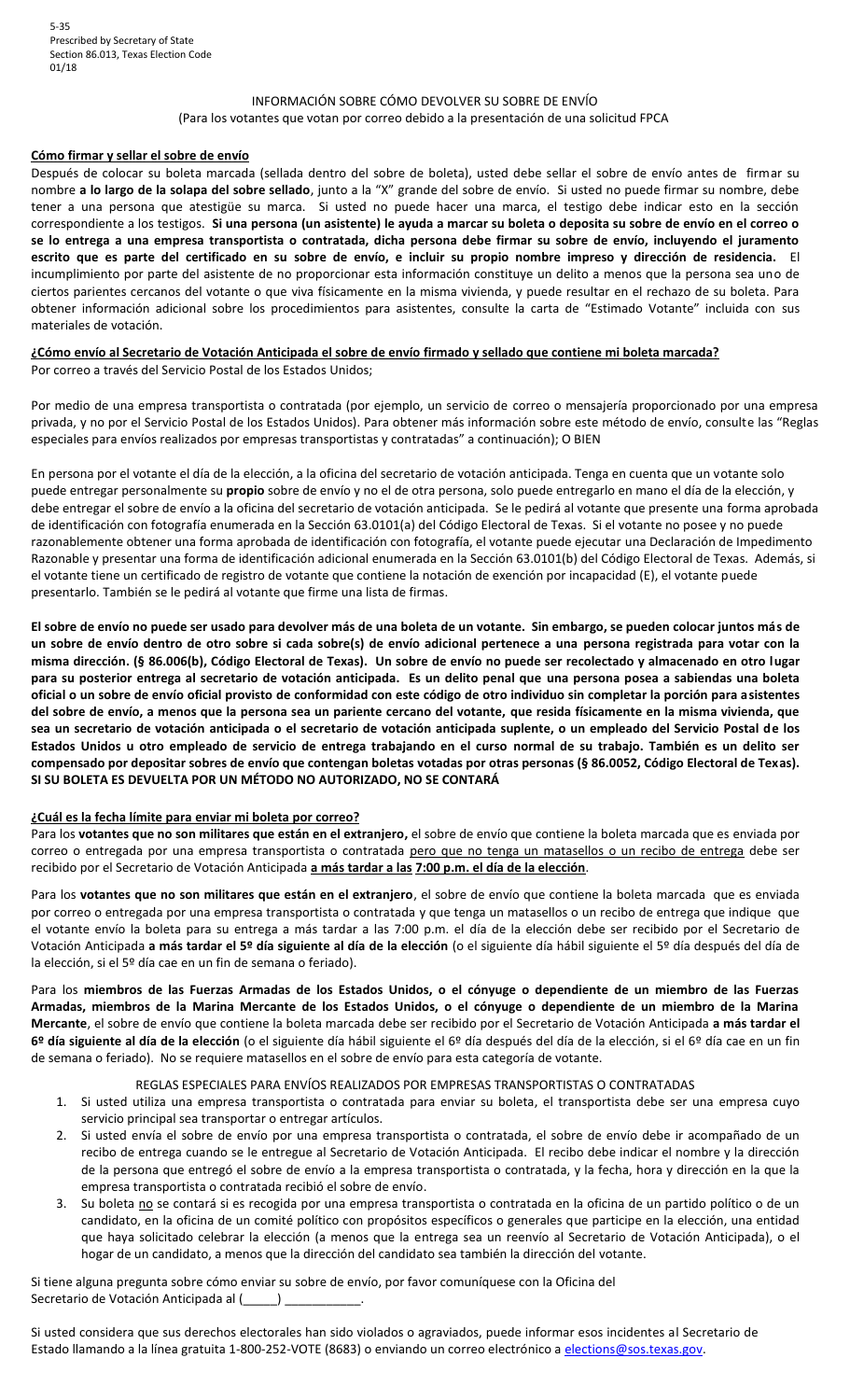5-35 Prescribed by Secretary of State Section 86.013, Texas Election Code 01/18

NOTE: Section 86.013, Texas Election Code, requires the carrier envelope to be pre-address with proper mailing address prior to sending it to the voter with other balloting materials.



**Please work with your local post office for further design and postal savings.**